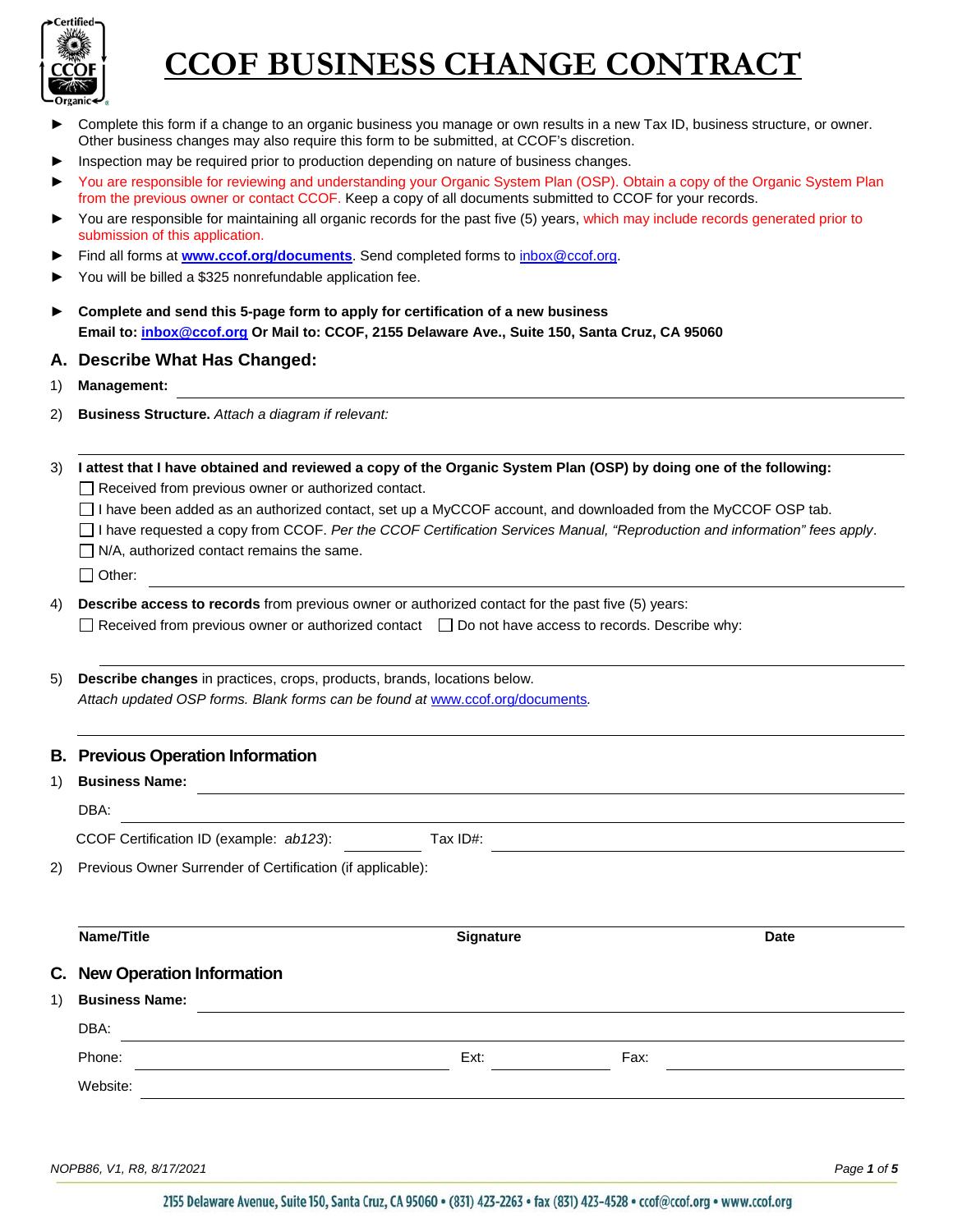

| Tax ID#:<br>Sole Proprietorship. Owner's Name:<br>Partnership. Owner's Names:<br>$\Box$ Corporation -OR- $\Box$ LLC. State of incorporation:<br>Name of owners, or officers and their titles:                                                                                                                                                |                                  |                                                                                                                                                                                                                                                                |                                                                                                                                                                                                                                                                                                                                                                                                                                                                                                                                                                                                                                                                                                                                                                                                                                                                                                                                                                                                                   |  |
|----------------------------------------------------------------------------------------------------------------------------------------------------------------------------------------------------------------------------------------------------------------------------------------------------------------------------------------------|----------------------------------|----------------------------------------------------------------------------------------------------------------------------------------------------------------------------------------------------------------------------------------------------------------|-------------------------------------------------------------------------------------------------------------------------------------------------------------------------------------------------------------------------------------------------------------------------------------------------------------------------------------------------------------------------------------------------------------------------------------------------------------------------------------------------------------------------------------------------------------------------------------------------------------------------------------------------------------------------------------------------------------------------------------------------------------------------------------------------------------------------------------------------------------------------------------------------------------------------------------------------------------------------------------------------------------------|--|
|                                                                                                                                                                                                                                                                                                                                              |                                  |                                                                                                                                                                                                                                                                |                                                                                                                                                                                                                                                                                                                                                                                                                                                                                                                                                                                                                                                                                                                                                                                                                                                                                                                                                                                                                   |  |
|                                                                                                                                                                                                                                                                                                                                              |                                  |                                                                                                                                                                                                                                                                |                                                                                                                                                                                                                                                                                                                                                                                                                                                                                                                                                                                                                                                                                                                                                                                                                                                                                                                                                                                                                   |  |
|                                                                                                                                                                                                                                                                                                                                              |                                  |                                                                                                                                                                                                                                                                |                                                                                                                                                                                                                                                                                                                                                                                                                                                                                                                                                                                                                                                                                                                                                                                                                                                                                                                                                                                                                   |  |
|                                                                                                                                                                                                                                                                                                                                              |                                  |                                                                                                                                                                                                                                                                |                                                                                                                                                                                                                                                                                                                                                                                                                                                                                                                                                                                                                                                                                                                                                                                                                                                                                                                                                                                                                   |  |
|                                                                                                                                                                                                                                                                                                                                              |                                  |                                                                                                                                                                                                                                                                |                                                                                                                                                                                                                                                                                                                                                                                                                                                                                                                                                                                                                                                                                                                                                                                                                                                                                                                                                                                                                   |  |
| Physical Location of Your Operation.<br>Where organic production occurs, or records are kept (for broker/trader/private label owners):<br>Address:                                                                                                                                                                                           |                                  | City:                                                                                                                                                                                                                                                          |                                                                                                                                                                                                                                                                                                                                                                                                                                                                                                                                                                                                                                                                                                                                                                                                                                                                                                                                                                                                                   |  |
| State/Province:                                                                                                                                                                                                                                                                                                                              | Zip/Postal Code:                 | Country:                                                                                                                                                                                                                                                       |                                                                                                                                                                                                                                                                                                                                                                                                                                                                                                                                                                                                                                                                                                                                                                                                                                                                                                                                                                                                                   |  |
| Mailing Address if different:<br>Address:                                                                                                                                                                                                                                                                                                    |                                  | City:                                                                                                                                                                                                                                                          |                                                                                                                                                                                                                                                                                                                                                                                                                                                                                                                                                                                                                                                                                                                                                                                                                                                                                                                                                                                                                   |  |
| State/Province:                                                                                                                                                                                                                                                                                                                              | Zip/Postal Code:                 | Country:                                                                                                                                                                                                                                                       |                                                                                                                                                                                                                                                                                                                                                                                                                                                                                                                                                                                                                                                                                                                                                                                                                                                                                                                                                                                                                   |  |
| Billing Address if different:                                                                                                                                                                                                                                                                                                                |                                  |                                                                                                                                                                                                                                                                |                                                                                                                                                                                                                                                                                                                                                                                                                                                                                                                                                                                                                                                                                                                                                                                                                                                                                                                                                                                                                   |  |
| Address:                                                                                                                                                                                                                                                                                                                                     |                                  | City:                                                                                                                                                                                                                                                          |                                                                                                                                                                                                                                                                                                                                                                                                                                                                                                                                                                                                                                                                                                                                                                                                                                                                                                                                                                                                                   |  |
| State/Province:                                                                                                                                                                                                                                                                                                                              | Zip/Postal Code:                 | Country:                                                                                                                                                                                                                                                       |                                                                                                                                                                                                                                                                                                                                                                                                                                                                                                                                                                                                                                                                                                                                                                                                                                                                                                                                                                                                                   |  |
|                                                                                                                                                                                                                                                                                                                                              |                                  |                                                                                                                                                                                                                                                                |                                                                                                                                                                                                                                                                                                                                                                                                                                                                                                                                                                                                                                                                                                                                                                                                                                                                                                                                                                                                                   |  |
|                                                                                                                                                                                                                                                                                                                                              |                                  |                                                                                                                                                                                                                                                                |                                                                                                                                                                                                                                                                                                                                                                                                                                                                                                                                                                                                                                                                                                                                                                                                                                                                                                                                                                                                                   |  |
| Name:                                                                                                                                                                                                                                                                                                                                        | Title:                           |                                                                                                                                                                                                                                                                |                                                                                                                                                                                                                                                                                                                                                                                                                                                                                                                                                                                                                                                                                                                                                                                                                                                                                                                                                                                                                   |  |
|                                                                                                                                                                                                                                                                                                                                              |                                  |                                                                                                                                                                                                                                                                |                                                                                                                                                                                                                                                                                                                                                                                                                                                                                                                                                                                                                                                                                                                                                                                                                                                                                                                                                                                                                   |  |
| <b>Additional Contacts</b>                                                                                                                                                                                                                                                                                                                   |                                  |                                                                                                                                                                                                                                                                |                                                                                                                                                                                                                                                                                                                                                                                                                                                                                                                                                                                                                                                                                                                                                                                                                                                                                                                                                                                                                   |  |
| Please list all people at your operation authorized to conduct inspections, meet with inspectors, modify the OSP, or otherwise act on<br>behalf of the company. Check the CC box for contacts that should receive all communication along with the Primary contact listed<br>above. Attach an additional list if necessary. $\Box$ No Change |                                  |                                                                                                                                                                                                                                                                |                                                                                                                                                                                                                                                                                                                                                                                                                                                                                                                                                                                                                                                                                                                                                                                                                                                                                                                                                                                                                   |  |
|                                                                                                                                                                                                                                                                                                                                              |                                  |                                                                                                                                                                                                                                                                | $CC:$ $\Box$                                                                                                                                                                                                                                                                                                                                                                                                                                                                                                                                                                                                                                                                                                                                                                                                                                                                                                                                                                                                      |  |
| Name/Title                                                                                                                                                                                                                                                                                                                                   | Phone number                     | Email                                                                                                                                                                                                                                                          |                                                                                                                                                                                                                                                                                                                                                                                                                                                                                                                                                                                                                                                                                                                                                                                                                                                                                                                                                                                                                   |  |
|                                                                                                                                                                                                                                                                                                                                              |                                  |                                                                                                                                                                                                                                                                | $CC:$ $\Box$                                                                                                                                                                                                                                                                                                                                                                                                                                                                                                                                                                                                                                                                                                                                                                                                                                                                                                                                                                                                      |  |
| Name/Title                                                                                                                                                                                                                                                                                                                                   | Phone number                     | Email                                                                                                                                                                                                                                                          |                                                                                                                                                                                                                                                                                                                                                                                                                                                                                                                                                                                                                                                                                                                                                                                                                                                                                                                                                                                                                   |  |
|                                                                                                                                                                                                                                                                                                                                              |                                  |                                                                                                                                                                                                                                                                | $CC:$ $\Box$                                                                                                                                                                                                                                                                                                                                                                                                                                                                                                                                                                                                                                                                                                                                                                                                                                                                                                                                                                                                      |  |
| Name/Title                                                                                                                                                                                                                                                                                                                                   | Phone number                     | Email                                                                                                                                                                                                                                                          |                                                                                                                                                                                                                                                                                                                                                                                                                                                                                                                                                                                                                                                                                                                                                                                                                                                                                                                                                                                                                   |  |
| Does this business produce or handle:<br>∐ Canada<br>$\Box$ Other:                                                                                                                                                                                                                                                                           | $\Box$ Korea<br>$\Box$ Taiwan    | □ Mexico                                                                                                                                                                                                                                                       |                                                                                                                                                                                                                                                                                                                                                                                                                                                                                                                                                                                                                                                                                                                                                                                                                                                                                                                                                                                                                   |  |
|                                                                                                                                                                                                                                                                                                                                              | <b>Primary Contact</b><br>Phone: | Preferred written communication method: □ Email □ Postal Mail<br><b>D. New Contact Information</b> $\Box$ No Change<br>Email(s):<br><b>Certification Program Information</b><br>$\Box$ Both organic and nonorganic product(s)<br>$\Box$ Europe/UK $\Box$ Japan | Preferred language for communication: $\Box$ English $\Box$ Spanish (most CCOF forms & materials available in Spanish)<br>Please designate one person in your operation to be CCOF's Primary Contact. This person will be listed in CCOF printed and online<br>directories. This person should be knowledgeable of your operation, your Organic System Plan, your operation's activities, applicable<br>organic standards, and have the authority to act on behalf of the business. All communication will be sent to this contact.<br><u> 1989 - Johann Barn, mars ann an t-Amhain Aonaich an t-Aonaich an t-Aonaich an t-Aonaich an t-Aonaich ann an t-</u><br><u> 1989 - Johann Harry Harry Harry Harry Harry Harry Harry Harry Harry Harry Harry Harry Harry Harry Harry Harry</u><br>$\Box$ Organic product(s) only $\Box$ Organic and transitional product(s)<br>Please indicate any markets you export to directly or indirectly (as an ingredient or through brokers/traders etc.).<br>$\Box$ Switzerland |  |

*NOPB86, V1, R8, 8/17/2021 Page 2 of 5*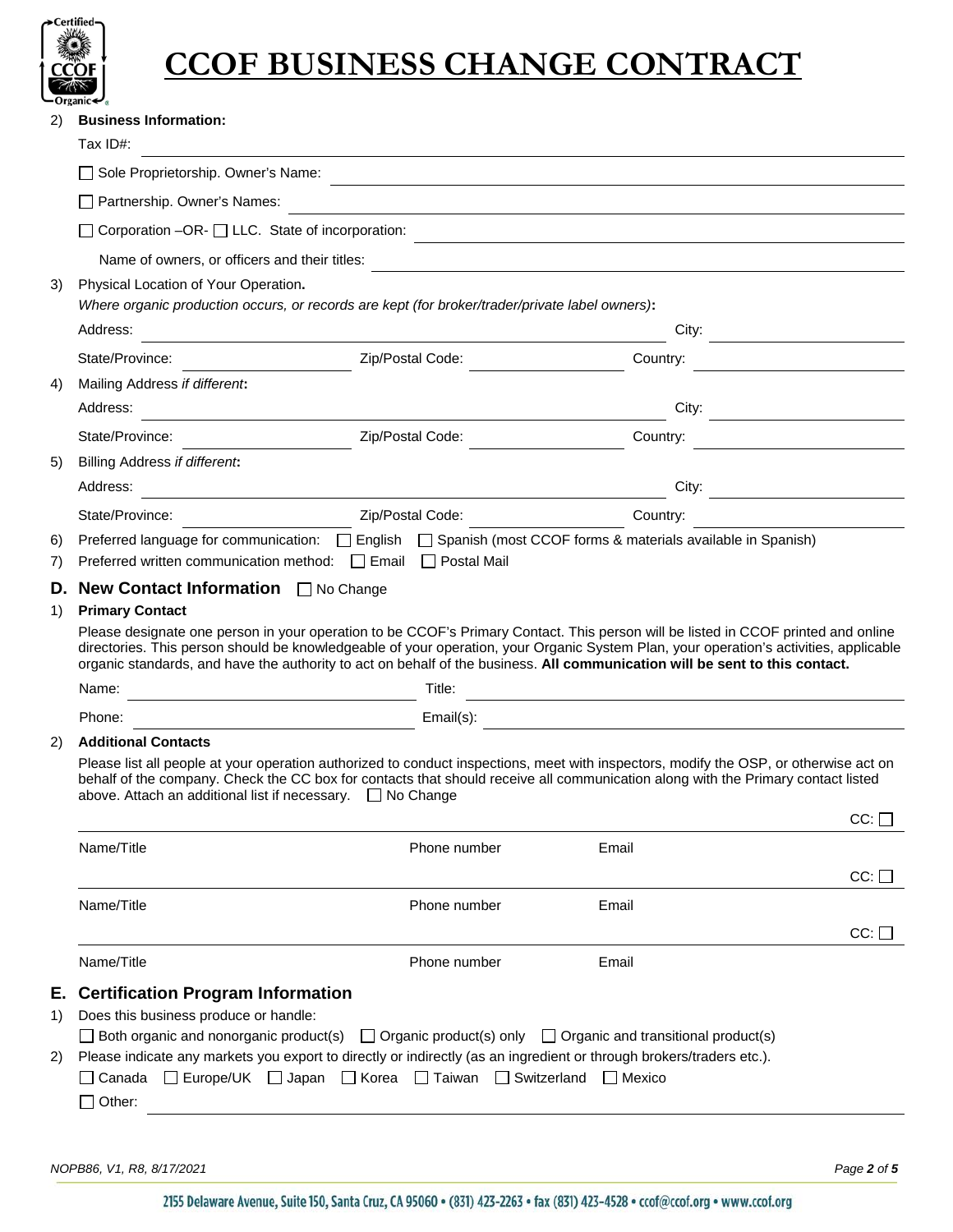

|  | 3) Is the new business currently certified organic by another certifier? |  |  |  |
|--|--------------------------------------------------------------------------|--|--|--|
|--|--------------------------------------------------------------------------|--|--|--|

 $\Box$  No  $\Box$  Yes, provide name of certifier:

| 4)  | Has the new business ever applied for, or been granted, organic certification?                                                                                          |                                                                                              |               |                  |
|-----|-------------------------------------------------------------------------------------------------------------------------------------------------------------------------|----------------------------------------------------------------------------------------------|---------------|------------------|
|     | $\Box$ No. Skip to section F. $\Box$ Yes. Complete this section and provide name of certifier:                                                                          |                                                                                              |               |                  |
|     | a)                                                                                                                                                                      | Was your certification or the certification of fields or products ever suspended or revoked? | $\Box$        | Yes $\Box$ No    |
|     | b)                                                                                                                                                                      | Did you surrender your certification with outstanding non-compliances or conditions?         | ⊟ Yes         | $\Box$ No        |
|     | C)                                                                                                                                                                      | Was your application for organic certification ever issued a denial?                         | Yes<br>$\Box$ | $\Box$ No        |
|     | d)                                                                                                                                                                      | Did you withdraw your application for certification with outstanding non-compliances?        | ⊟ Yes         | $\Box$ No        |
| 5). | If you answered yes to a, b, c, or d above, please list the years and agencies, attach a copy of all relevant letter(s) and a description<br>of all corrective actions: |                                                                                              |               |                  |
|     |                                                                                                                                                                         | Year(s):                                                                                     |               | Letters Attached |

Corrective actions taken:

#### **F. New Business California Organic Registration**

 $\Box$  Not applicable, not based in California  $\Box$  Not applicable, retail or restaurant

Operations engaged in production of organic products in California must register with the state prior to the first sale. Visit the CDFA Organic Program webpage or contact your local County Agricultural Commissioner for more information if you produce organic crops, livestock, or process meat, fowl, or dairy products. Contact the Department of Health Services if you process or handle any other organic products. [California Organic Products Act of 2003].

- 1) California Organic Program Registration number (grower and postharvest handling):
- 2) Department of Health Services Organic Registration number (processing):

#### **G. Annual Certification Fee**

CCOF will estimate and invoice your certification fee based on the information provided below and collected at inspections. Please refer to the CCOF Certification Services Program Manual for fee information. If your business is splitting into multiple operations, provide information for each business.

#### 1) **All Operations:**

*Current or expected organic production value (next 12 months)*

a) **Farm and Livestock operations:**

*Current or expected cost of certified organic seed and/or feed purchased (next 12 months)*

b) **Handlers/processors/private labelers and other non-farm businesses:**

*Current or expected cost of certified organic ingredients/products purchased (next 12 months)*

c) **Retail and Restaurant operations:** 

*Current or expected number of stores (next 12 months)*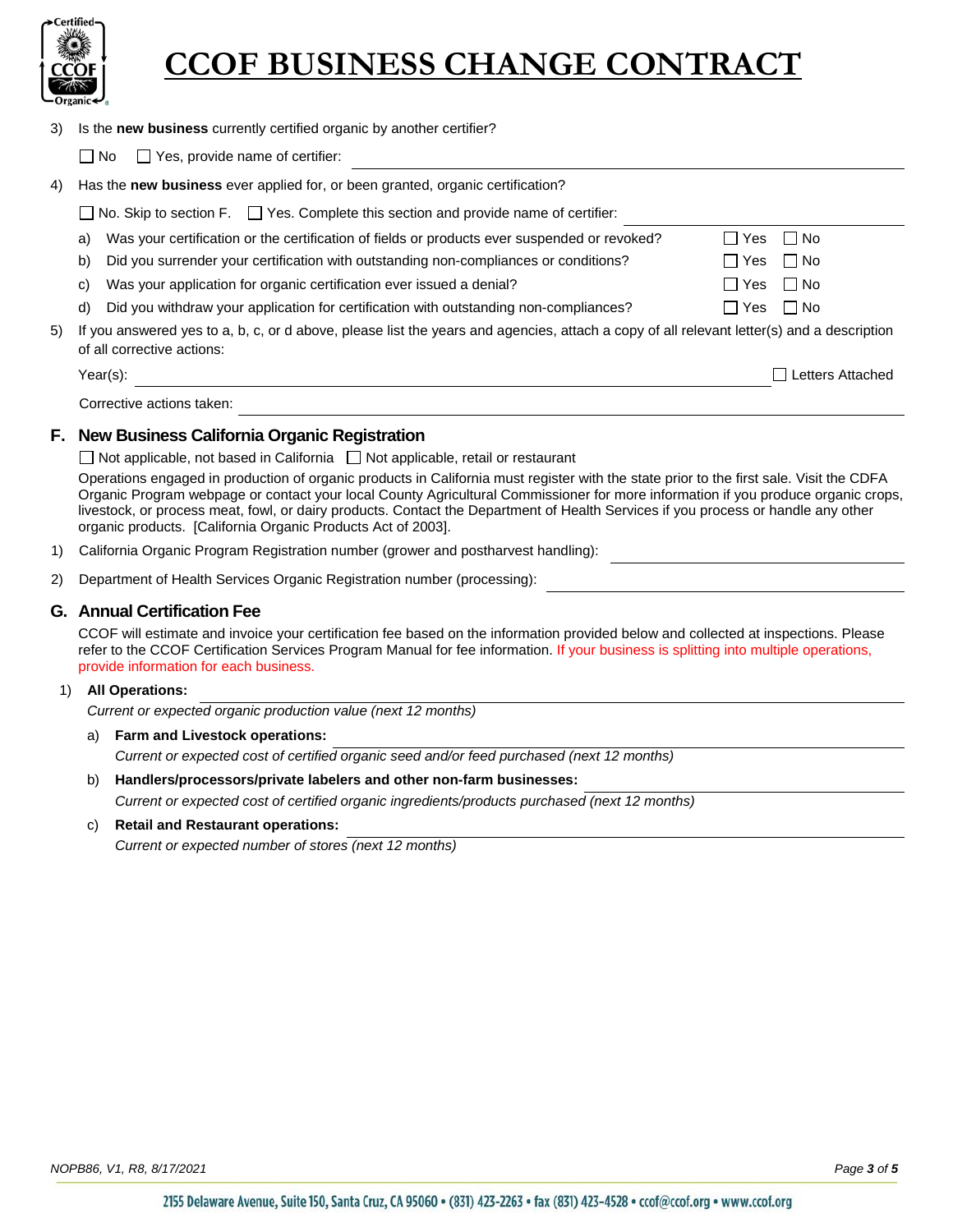

### **Operation Name: Date:**

#### **H. Certification Contract and Agreement**

The following must be signed by a legally authorized representative of any operation by all applicants for certification by **CCOF CS (CCOF).** 

**By signing this document, the applicant acknowledges that it has received, has read, fully understands, and agrees to be bound by the terms of the CCOF CS Certification Manuals and further agrees to:**

- 1) **For operations seeking NOP certification**: Comply with all State and applicable organic production and handling regulations as described in rules issued by the United States Department of Agriculture Agricultural Marketing Service (including those regulations in 7 CFR Part 205 and the NOP Handbook as published on the USDA AMS NOP website).
- 2) **For operations seeking COR certification:** Comply with all Province and applicable organic production and handling regulations as described in rules issued by the Canada Food Inspection Agency.
- 3) **For operations seeking CCOF GMA or International Standard certification: Comply** with the requirements set forth in the CCOF GMA or International Standard Certification Manual, respectively.
- 4) **For all operations:** Comply with and strictly adhere to all CCOF standards, procedures and policies set forth in the CCOF Manuals including but not limited to the following:
	- a) Establishing, implementing, and updating annually an Organic System Plan that will be submitted to CCOF.
	- b) Permitting on-site inspections with complete access to the production or handling aspects of the operation, including non-certified production areas, structures, or offices by CCOF. These inspections may be announced or unannounced at the discretion of CCOF or as required by an accreditation authority, government entity with jurisdiction, or other governing body.
	- c) Maintaining all records applicable to the organic operation for not less than five (5) years beyond their creation.
	- d) Allowing authorized representatives of CCOF, an accreditation authority, government entity with jurisdiction, or other governing body access to these records under normal business hours for review and copying to determine compliance with the applicable standards, regulations or governing law.
	- e) Understanding CCOF may use subcontractors for inspecting, testing and other technical services, as necessary.
	- f) Submitting to CCOF any applicable fees as described on the most current fee schedule.
	- g) Immediately notifying CCOF concerning any application, including drift, of a prohibited substance to any field, production unit, site, facility, livestock, or product that is part of an operation.
	- h) Immediately notifying CCOF of any change in your certified operation or portion of it that may affect its compliance with the applicable standards, regulations or governing law.
	- i) Using the CCOF name and seal(s) only in accordance with CCOF standards and ceasing all use of CCOF's name and seal upon notice by CCOF. Any use of CCOF's names or marks, without the express consent of CCOF, is strictly prohibited and constitutes an infringement of CCOF's rights. CCOF shall be entitled to its reasonable attorney's fees and costs incurred in bringing any civil action, arbitration, or mediation to enforce its rights to its names or marks.
	- j) Destroying or returning to CCOF all packaging and certificate(s) upon notice from CCOF.
	- k) Understanding that the use of the CCOF name and seal must be in accordance with the CCOF standards.
	- l) Authorizing CCOF to list certified parcel crops, products, services, and acreage on my certificate and in the CCOF Directory.
	- m) Immediately ceasing all claims of CCOF certification associated with this operation, and destroying or returning all certificates, labeling, and marketing material containing reference to CCOF in the event that this operation withdraws, or its certification is suspended or revoked.
	- n) Agreeing to be legally bound by the terms of the paragraphs entitled "Consent to Electronic Transmission", "Governing Law", "Consent to Jurisdiction", "Indemnification" and "Limit of Liability" as described in the CCOF Certification Program Manual.
- 5) **For all operations**: The New Operation (as identified in Section C(1)) agrees to comply with any and all outstanding requirements, or conditions of ongoing certification, imposed on the Previous Operation (as identified in Section B(1)) under: (i) any prior notice of noncompliance, proposed suspension, suspension, proposed revocation, revocation or denial issued to the Previous Operation by CCOF, or (ii) any settlement agreement or consent decree entered into by the Previous Operation with CCOF and/or any government entity in order to resolve any notice, charge or claim related to compliance with applicable standards of organic production and handling. The New Operation further agrees to pay any and all fees charged to the Previous Operation by CCOF and not paid by the Previous Operation as of the date this Application is signed by the applicant.

**I, the owner or legally authorized corporate representative,** acknowledge the above General Requirements for CCOF certification and understand that any willful misrepresentation may be cause for denial of an application and sanctioning of certification. I authorize the person(s) listed above to act on behalf of my company in establishing or maintaining organic certification. I attest that all information in this application is true and accurate to the best of my knowledge:

| Name/Title                | <b>Signature</b>                                                                                                          | Date |             |
|---------------------------|---------------------------------------------------------------------------------------------------------------------------|------|-------------|
| NOPB86, V1, R8, 8/17/2021 |                                                                                                                           |      | Page 4 of 5 |
|                           | 2155 Delaware Avenue, Suite 150, Santa Cruz, CA 05060 + (021) 427-2267 + fax (021) 427-4520 + confriend are + www.confrom |      |             |